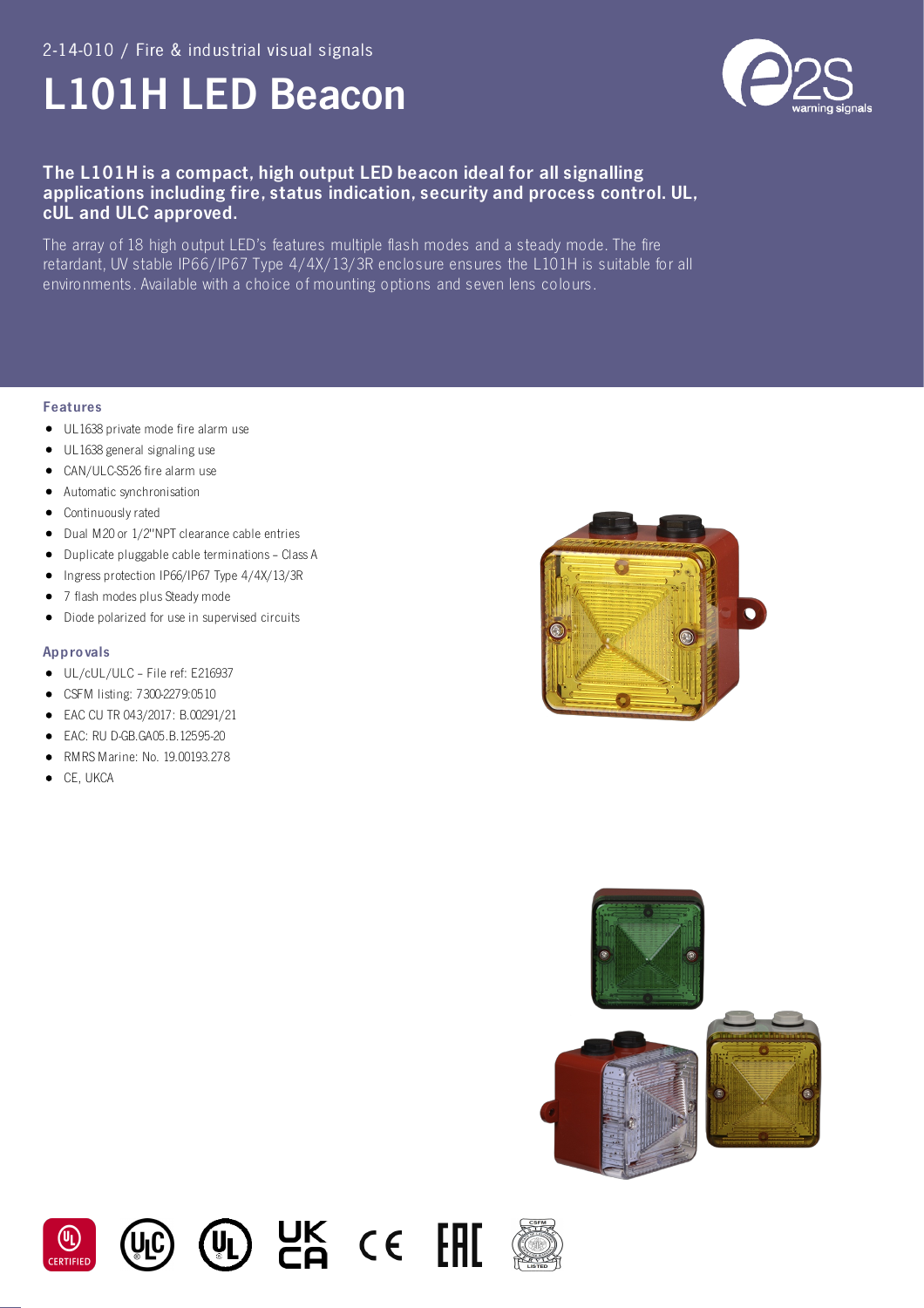### **Specification**

| Light source:          | High intensity L.E.D. array.<br>18 x Cree© SMT White LED                                                                                                                                                                                                 |  |  |  |  |
|------------------------|----------------------------------------------------------------------------------------------------------------------------------------------------------------------------------------------------------------------------------------------------------|--|--|--|--|
| Settings:              | 1. High Power Steady<br>2. Blinking - 425ms ON 75ms OFF<br>3. 1.0Hz (60 fpm) - 200ms ON 800ms OFF<br>4. 1.33Hz (80fpm) - 150ms ON 600ms OFF<br>5. Double Flash<br>6. Triple Flash<br>7. 2.0Hz (120fpm) - 125ms ON 375ms OFF<br>8. Temporal Pattern Flash |  |  |  |  |
|                        | High Power Steady: 180 cd - measured ref. to I.E.S.                                                                                                                                                                                                      |  |  |  |  |
| $1Hz$ Flash cd:        | 113 cd - measured ref. to I.E.S.                                                                                                                                                                                                                         |  |  |  |  |
| LED life:              | 60,000 hours                                                                                                                                                                                                                                             |  |  |  |  |
| Cable size:            | $0.5$ to $2.5$ mm <sup>2</sup> ( $20-14$ AWG)                                                                                                                                                                                                            |  |  |  |  |
| Lens colours:          | Amber, Blue, Clear, Green, Magenta, Red, Yellow                                                                                                                                                                                                          |  |  |  |  |
|                        | Ingress protection: IP66/IP67 Type 4/4X/13/3R                                                                                                                                                                                                            |  |  |  |  |
| Enclosure<br>material: | High impact UL94 VO & 5VA FR PC                                                                                                                                                                                                                          |  |  |  |  |
| Enclosure colour:      | Red (RAL3000), Grey (RAL7038) & White                                                                                                                                                                                                                    |  |  |  |  |
|                        | Lens colour filter: Field replaceable UV stable PC                                                                                                                                                                                                       |  |  |  |  |
| Cable entries:         | 2 x M20, 1/2"NPT clearance cable entries with blanking<br>plugs                                                                                                                                                                                          |  |  |  |  |
| Terminals:             | $0.5 - 2.5$ mm <sup>2</sup> (20-14 AWG)                                                                                                                                                                                                                  |  |  |  |  |
| Line monitoring:       | Diode polarized for use in supervised circuits                                                                                                                                                                                                           |  |  |  |  |
| Operating:             | -40 to +70°C [-40° to +158°F]                                                                                                                                                                                                                            |  |  |  |  |
| Storage:               | -40 to +70°C [-40° to +158°F]                                                                                                                                                                                                                            |  |  |  |  |
|                        | Relative humidity: 95% at 20°C [68°F]                                                                                                                                                                                                                    |  |  |  |  |
| Vibration test:        | 35Hz for a duration 4Hr (UL1638)                                                                                                                                                                                                                         |  |  |  |  |
| Jarring test:          | 3ft/Ib Energy (UL1638)                                                                                                                                                                                                                                   |  |  |  |  |
| Impact test:           | 3x 5Ib (UL 1638)                                                                                                                                                                                                                                         |  |  |  |  |
| MTBF DC:               | 228.08 years / 1,998,002 hours - MIL 217                                                                                                                                                                                                                 |  |  |  |  |
| MTBF AC:               | 164.73 years / 1,443,001 hours - MIL 217                                                                                                                                                                                                                 |  |  |  |  |
| Weight:                | 0.20kg / 0.44lbs                                                                                                                                                                                                                                         |  |  |  |  |

| Variable:                      | Identifier: Description:        |                                                                                                                                                                                                                                                                  |  |  |  |  |
|--------------------------------|---------------------------------|------------------------------------------------------------------------------------------------------------------------------------------------------------------------------------------------------------------------------------------------------------------|--|--|--|--|
| Product type:                  | L101H                           | LED beacon                                                                                                                                                                                                                                                       |  |  |  |  |
| Voltage:                       | DC024<br>AC230                  | 12Vdc (10-14Vdc)/24Vdc (16-33Vdc)<br>230Vac/dc (48-260Vac/dc) 50/60Hz<br>Back box without mounting lugs $-1x$ rear<br>20mm entry<br>Back box with mounting lugs - 2 x M20/1/2"NPT<br>clearance<br>Back box without mounting lugs - 2 x M20,<br>1/2"NPT clearance |  |  |  |  |
| Back box/cable<br>entries: [e] | B<br>M<br>S                     |                                                                                                                                                                                                                                                                  |  |  |  |  |
| Stopping plug<br>material: [m] | A<br>Χ                          | <b>ABS</b><br>Stopping plug not present - B type back box only                                                                                                                                                                                                   |  |  |  |  |
| Equip. tag/Duty<br>label: [s]  | $\Omega$<br>1<br>$\overline{c}$ | No equip. tag or Duty label<br>316 (A4) St/St Equip. tag/Duty label<br>Metalised Polyester Equip. tag/Duty label                                                                                                                                                 |  |  |  |  |
| Product version:<br>[v]        | A                               | UL/cUL, ULC, RMRS, EAC, CE, UKCA                                                                                                                                                                                                                                 |  |  |  |  |
| Product option:<br>[0]         | $\mathbf{1}$<br>Χ               | Standard product<br>Custom configuration - contact E2S                                                                                                                                                                                                           |  |  |  |  |
| Enclosure: [x]                 | R<br>G<br>W                     | Red (RAL 3000)<br>Grey (RAL7038)<br>White                                                                                                                                                                                                                        |  |  |  |  |
| Lens colour: [y]               | A<br>B<br>C<br>G<br>M<br>R<br>Υ | Amber<br>Blue<br>Clear<br>Green<br>Magenta<br>Red<br>Yellow                                                                                                                                                                                                      |  |  |  |  |

Part Co des